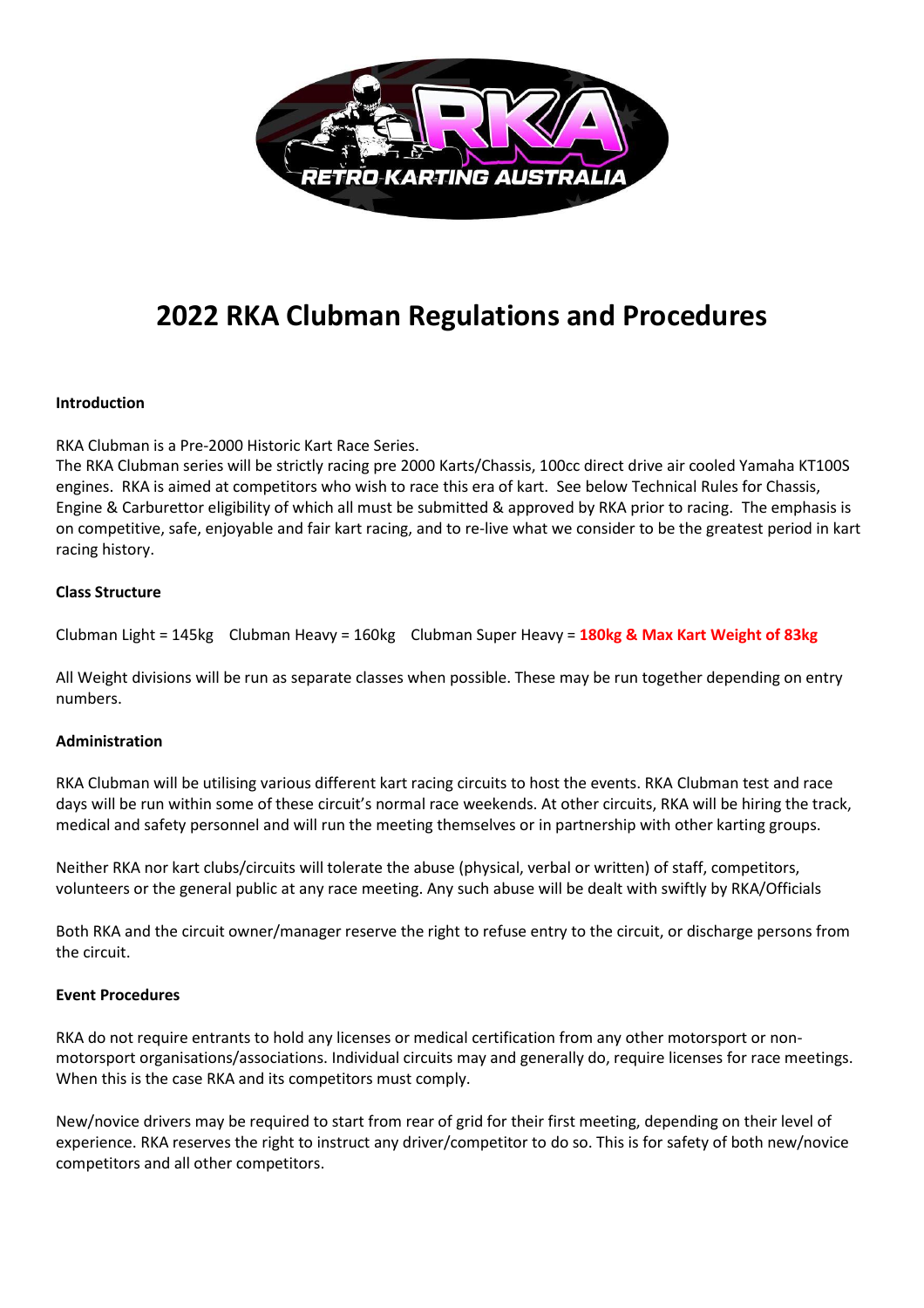## **Entries & Fees**

Entries can be made via the RKA online shop, www.retrokartingaus.bigcartel.com Entries close one (1) week prior to the event date or the date set by the Race Secretary for each meeting. A late entry fee of \$60 may apply to entries beyond the date. Entry fees may alter for different events. It helps us greatly if you can get your entries in early.

Note: Each entrant must have their chassis ID passed by RKA via the Facebook RKA Clubman Owners Group. The entrant must pick a race number that is not being used by another member and supply the engine details. Race numbers are on a first in basis. For all Chassis ID and registration please contact Leigh Williamson via PM.

Please Note: You cannot race at an RKA event without completing this procedure.

#### **Scrutineering**

Scrutineering will be performed prior to the commencement of Drivers Briefing. Scrutineering forms will be made available at the track. Different tracks have different systems. RKA competitors must comply with those requirements.

## **Drivers Briefing**

Drivers Briefing will be held prior to the commencement of qualifying/racing. All drivers entered must attend the drivers briefing or be excluded from the event.

## **Qualifying**

All Karts MUST compete in qualifying. A driver and his/her kart must be present and on the grid for qualifying. Those karts that have had mechanical failures either during starting from the out grid or on track and prior to the completion of their first timed lap will start from the rear of the grid. In the case where there are several drivers starting from the rear of the grid, a random draw for their starting position in Heat 1 & 2 will take place.

Timing will be via an electronic transponder system; a transponder must be fitted to the kart and is the responsibility of the driver to make sure it is secure and fully charged. The fastest single lap for each driver will determine respective grid position. In the event of a tie the next fastest lap/laps will determine position. RKA can place a driver at rear of field for any safety concerns it may have or a driver may nominate to start from the rear of grid.

Exceptions to this rule MAY be granted by the RKA Board under exceptional circumstances ONLY.

# **System of Gridding**

The Grid Marshall shall call all competitors to the grid and allow 5 minutes for all grid positions to be filled. In the event of a grid position being left open at the end of those 5 minutes, the vacancy shall be filled by the next competitor.

During race day, it is each driver's responsibility to have a minimum of one pusher with them whilst on the dummy grid (even if they can start themselves). Failure to have a designated pusher with the kart/driver, as the Grid Marshall releases the competitors, causes delays and is extremely dangerous.

If a kart does not start before the designated baulk mark, the kart must be returned to the grid for restarting. The competitor is welcome to receive outside assistance, e.g. changing a spark plug or getting a push.

Once the lights go green and the race commences, outside assistance is strictly no longer allowed. Helpers and nonstarted drivers must retreat to a safe area with their kart immediately.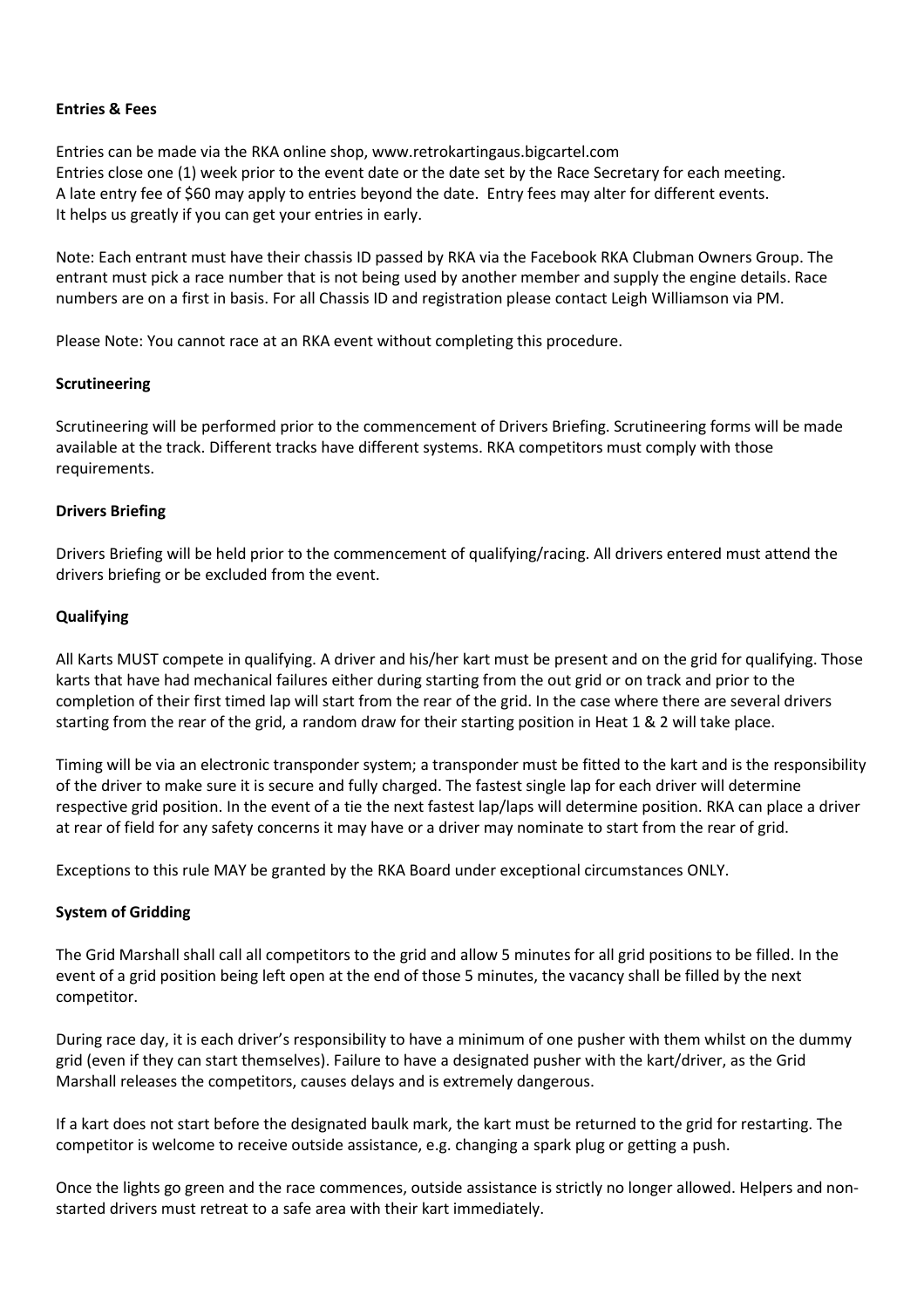Drivers who do not cross the start line in their rightful grid position as the race starts will have the number of places gained added to their finishing position, and risk further penalties at the discretion of the Clerk of Course and/or Start Marshall.

If the competitor directly in front of you on the dummy grid oils up, retires, or does not start from the dummy grid, then you are permitted to fill that gap and form up behind the competitor that was directly ahead of the competitor that is missing. If the missing competitor appears during the rolling lap, then you must make space in front of your kart to enable them to take their rightful position. It is the driver's responsibility to make it back to their rightful position in a safe manner (hand up to show you are out of position and not making contact with anyone whilst coming through the field) before the last corner before the start straight. After this point, the driver out of position must not gain any more places.

If using circuit 'cut-throughs' (when allowed) to try and catch the pack on the rolling lap, this must be done at a slow pace, with a hand in the air and in a safe and responsible way, and you must not join in front or within the pack.

# **Racing Starting Positions**

All heat race starting positions are determined by qualifying position. The Pre-Final starting positions are determined by a points system accrued during the heats. The points system used will be 0,2,3,4 etc. Final starting positions are determined by the Pre-Final finishing order.

## **Starting**

A Driver must maintain his/her grid position until the starting signal has been given. Failure to do so may incur a penalty. The Starter will be in a position near the starting area. A driver not in his/her correct grid position should signal by raising his/her hand above his/her head. The field will complete approximately one or two full formation laps before the start signal will be given. It is the driver's responsibility to maintain his/her grid position and the Starter is not obligated to allow additional formation laps to allow a driver who lost his/her place to regain his/her position.

The practice of weaving to warm tyres during the first rolling lap is permitted.

The driver on pole position under direction of the Starter shall set the speed at which all competitors shall approach the starting area in anticipation of the start signal.

The Starter will give the start signal as soon as he is satisfied with the formation.

#### **Re-Starting**

Under no circumstances is a driver permitted to re-start after the commencement of racing. This includes qualifying. Failure to adhere to this rule will result in exclusion from that qualifying session or race.

#### **Racing**

RKA encourages hard but fair racing. Unnecessary contact will not be tolerated and will be penalised. Please always remember the many hours and dollars you have spent on your kart but also that of your fellow competitors. As we all know some original parts are nearly impossible to replace on karts of this era and we would all like to take our equipment home in the same manner it arrived. On track incidents will be dealt with by the Clerk of Course/RKA.

The RKA officials reserve the right to apply any penalty.

#### **Change of Chassis**

Change of chassis shall be permitted if after the inspection by RKA the original chassis is deemed beyond repair.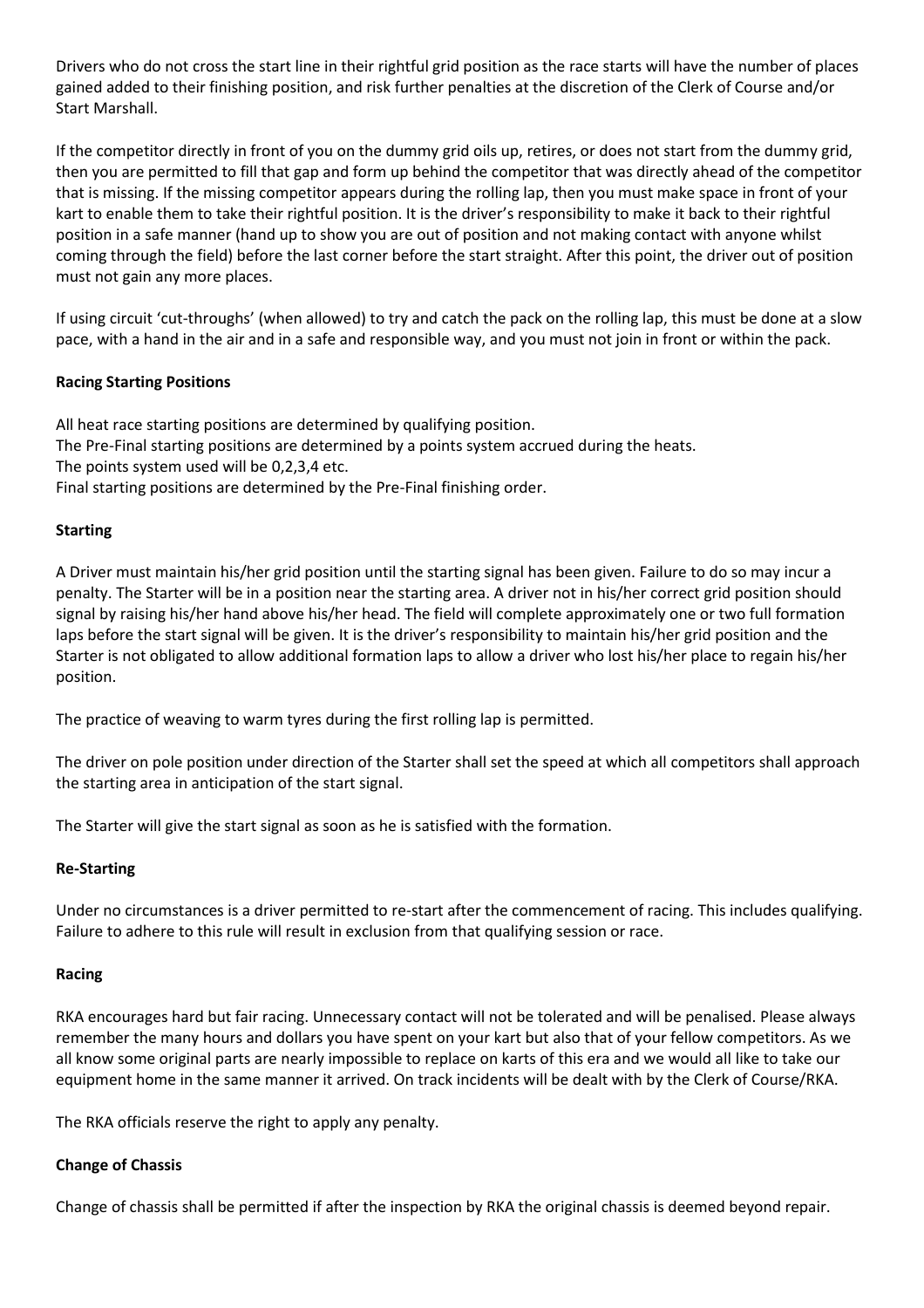#### **Clarifications**

A driver whose kart fails to comply with the technical regulations after finishing a heat or final, is classified as a disqualification (DNF) for that race and may be subject to further penalties.

If a race is red flagged after 3⁄4 completed, finishing results will be taken from the last full lap completed.

Race day issues can be brought to the attention of the RKA appointed Clerk of Course. Under no circumstances are RKA organisers to be approached with race day issues by anyone other than staff appointed by RKA. If you have an issue on race day, please see the Clerk of Course only. The Clerk of Course may approach RKA organisers if he/she sees fit. Remember RKA organisers are racers too and want to enjoy racing.

#### **RKA Series Points System**

**Attendance Points: Each round a driver competes in will attract 50 bonus points per round and per class**

#### **Pre-Final**

 $1^{\text{st}}$  50  $2^{\text{nd}}$  46  $3^{\text{rd}}$  43  $4^{\text{th}}$  40  $5^{\text{th}}$  37  $6^{\text{th}}$  34  $7^{\text{th}}$  32  $8^{\text{th}}$  30  $9^{\text{th}}$  28  $10^{\text{th}}$  26  $11^{\text{th}}$  24  $12^{\text{th}}$  23  $13^{\text{th}}$  22

 $14^{th}$  21  $15^{th}$  20  $16^{th}$  19  $17^{th}$  18  $18^{th}$  17  $19^{th}$  16  $20^{th}$  15 and so on.

**Final**

 $1^{\text{st}}$  150  $2^{\text{nd}}$  138  $3^{\text{rd}}$  129  $4^{\text{th}}$  120  $5^{\text{th}}$  111  $6^{\text{th}}$  102  $7^{\text{th}}$  96  $8^{\text{th}}$  90  $9^{\text{th}}$  84  $10^{\text{th}}$  78  $11^{\text{th}}$  72  $12^{\text{th}}$  69  $13^{\text{th}}$  66

 $14^{th}$  63  $15^{th}$  60  $16^{th}$  57  $17^{th}$  54  $18^{th}$  51  $19^{th}$  48  $20^{th}$  45 and so on.

**Points for the overall series are allocated from the attendance points & finishing position of the Pre-Final & Final only at each event.** 

**In this five-round series, a Drivers four best round results will be added together along with their attendance points to determine the RKA Series champions in the Light, Heavy and Super Heavy categories.** 

The green number 1 plate will be allocated to the Series Winner. The winners of the Series will be permitted to run the green number 1 plate for the following year. Winners have the choice, and may choose to run the green plate with their own number rather than the number 1.

DNF and DNS will receive 0 points.

RKA reserves the right to deduct points for various infringements.

#### **RKA Clubman Technical Rules**

Owners of Clubman karts please note that we have considered all the opinions on the regulations regarding chassis. As a group we are allowing karts homologated or first manufactured in 1999. This extension of the rule outside the 90's allows us to attract a bigger range of available karts.

A chassis can be repaired but must maintain the original main chassis rails and cross bars. Any attempt to re manufacture a chassis to use at an RKA event is forbidden.

The stub axles must maintain a maximum diameter of 17mm. The king pin diameter must be as per original size. The only permissible method of camber / castor adjustment is by eccentric sleeves on the king pin.

One chassis is to be used at a race meeting, with the exception that another kart may be used in exceptional circumstances e.g., unavailable parts after a crash, or a broken chassis. It will be an 'ask the field' decision.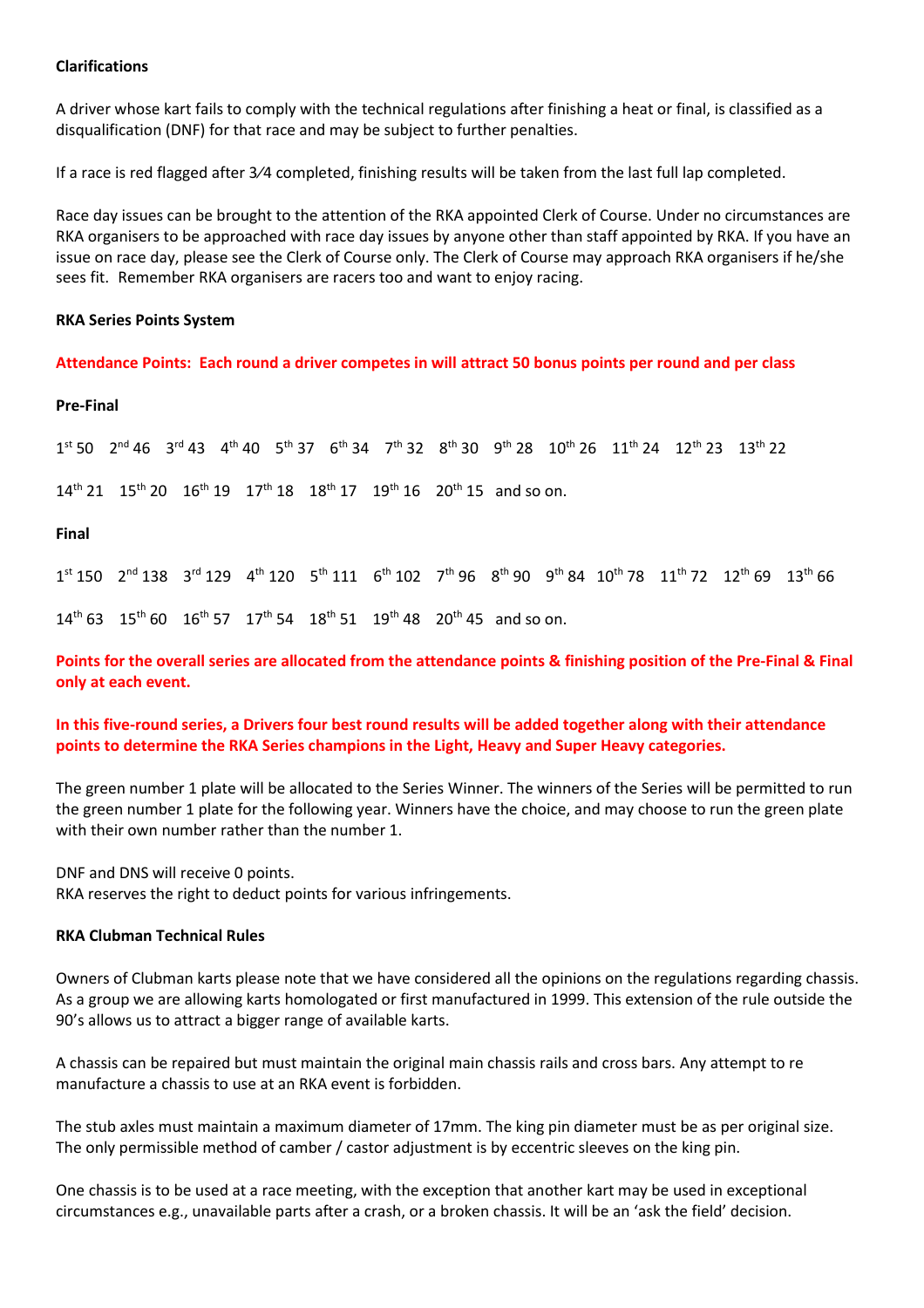**Weights** -Clubman Light = 145kg, Clubman Heavy = 160kg, Clubman Super Heavy **= 180kg & max kart weight 83kg**

Any additional weight that is added to the kart must be attached to the Chassis (NOT Floor pan) or Seat ONLY and must be fixed using an 8mm bolt, washer and nylon lock nut. One bolt is required per 2kg of weight.

A model kart that was homologated or manufactured prior to 2000 is acceptable, even if the manufacture date is after 1999.

Engines are restricted to the use of the Yamaha KT100S direct drive ONLY (Refer separate engine document for engine rules).

Airbox or induction silencer is compulsory. The airbox must be 90's style unless the track is declared wet, then the airbox is free.

A chain guard to prevent finger injury is compulsory.

# **Brake Actuation**

- **By Hydraulic Hose (Hydraulic Brake System)** MUST use Metallic Fittings
- **By Cable (Mechanical Brakes)** the Cable MUST be a multi-strand steel wire of at least 2.25mm diameter.
	- Must be fastened by a machine swaged fitting; or
	- By a mechanically positive method which cannot cut or fray the wire.
	- Electrical type connectors used for this purpose are not permitted.
- **- By Rod** MUST be solid steel.
	- Must have a diameter of at least 6.0mm with cut threaded ends.
	- Must have a diameter of at least 5.0mm with rolled threaded ends.
	- May include an aluminium joiner with a minimum diameter of 9.0mm

#### **- Redundancy - SAFETY CABLE**

 Whatever form the brake actuation takes, a secondary safety cable between the pedal and the master cylinder must be fitted. A Safety Cable is mandatory and must be at least 1.7mm diameter.

- This secondary safety wire must allow emergency brake actuation in case of failure of the primary actuation method.

## **TYRES**

Dry weather tyres are restricted to MG Red. One set only per race meeting.

Wet weather tyres are restricted to MG White only and must be the new pattern as per pic below. One set per meeting. If the track is declared wet it is then the decision of the driver if he/she wishes to run wet weather tyres.



Side pods, nose cone and nassau panel are compulsory. Must be visually period correct. CIK 02 and before bodywork is requested to be used.

Brakes must be mounted in the original position. The disc must be original width and diameter. Brand and manufacture date are free.

Race numbers must be shown on the front and rear of the kart. Side numbers are optional.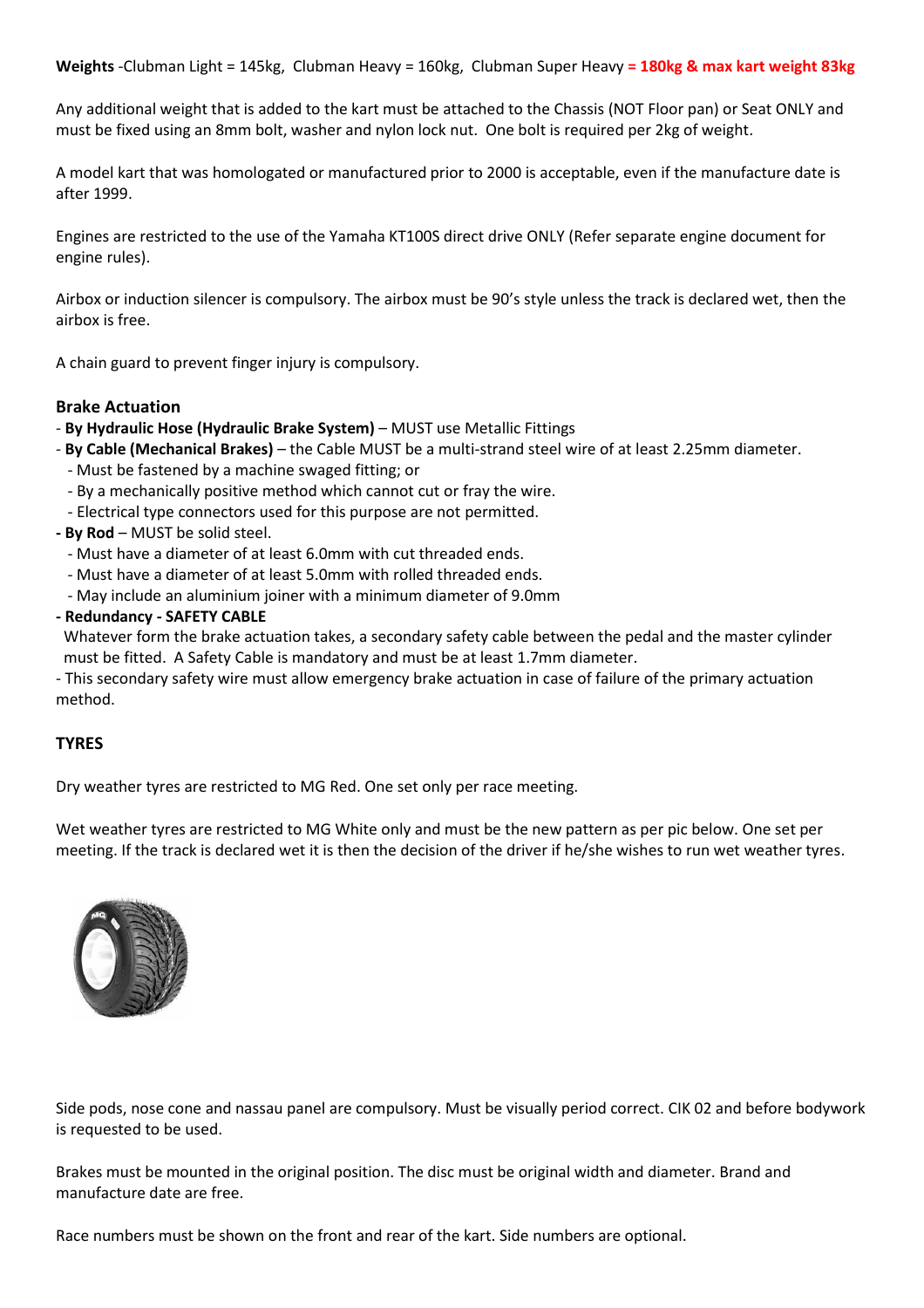Engines and carburettors will be checked and measured when possible, depending on staff and individual race meetings. RKA reserves the right to check engines and carburettors at any time. Competitors are encouraged to use all original kart components where possible. While not enforced, we should all endeavour to maintain this series for the preservation and racing of 90's karts and the spirit of its intent.

Recording of data and dash instrumentation is free.

Exhaust system must be assembled using a header pipe and a muffler, and connected with flex.

# **FUEL**

**Clubman fuel -** is restricted to an octane level no greater than RON 98, and must be commercially available or available for purchase without restriction via motorsport retail operations, or direct from wholesaler. **- NO METHANOL OR SPECIAL BLENDS ALLOWED**

# **Leaded Fuel**

- The use of leaded fuels is now banned for use in all forms of motorsport in Australia.

# **Pump Fuel RON 98**

- Purchased from retail petrol/service station bowsers of commercial fuel suppliers.

- For the avoidance of doubt this means the fuel must be available for sale on demand from a roadside bowser outlet in at least 4 Australian states or territories.

- Only fuels which have been approved by Retro Karting Australia and listed under the current technical regulations are permissible for use during an official RKA sanctioned event.

## **Other Fuels**

- Fuels which have been developed specifically for Motorsport, and available for purchase without restriction.

- Only fuels which have been approved by Retro Karting Australia and listed under the current technical regulations are permissible for use during an official RKA sanctioned event.

- Additives including octane, oxygen or any performance boosting agents not specified in the manufacturers MSDS documentation are strictly prohibited.

# **Lubricants**

- The use of 2-Stroke engine oils are to be used at Retro Karting Australia sanctioned events. It is suggested during an event engine oil being used should originate from the bottle which is labelled, and from packaging no greater than 2ltrs. 2-Stroke engine oil must be as supplied by the manufacturer.

# **Safety Apparel**

**Driver Requirements**: Drivers must wear the following protective apparel whilst operating a Kart:

Helmet Gloves Driving Suit Driving Boots

The use of the following items is highly recommended:

Neck Brace Rib and/or Chest Protectors Kidney Belt Ear Plugs

Long hair must always be securely retained, it cannot be retained within the Helmet. Retention within the following is permitted:

Hair Net Hood Balaclava Driving Suit

- Cool suits are permitted, however they must be fully sealed and self-contained wholly within the Driving Suit.

- The retention of any Weights, or item deemed by the Chief Scrutineer as Weights, within any protective apparel or attached to the driver's body is not permitted.

- The use of any type of glass in any apparel or item worn by the driver is not permitted.

- It is not permitted to wear any type of garment (other than wet weather protection) over a Driving Suit at any time whilst a Kart, including any Vintage Kart, is on a Race Track.